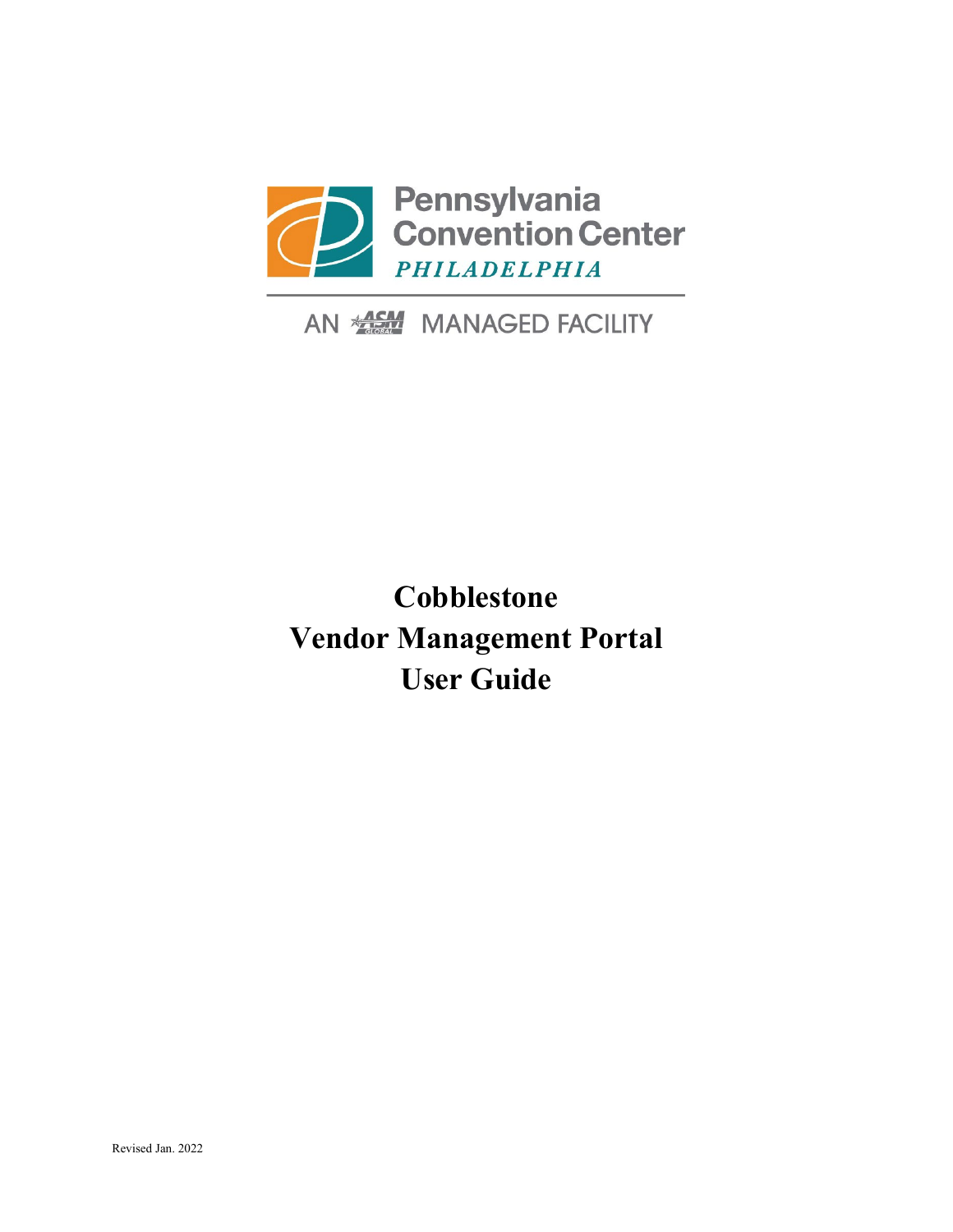1. On the [Vendor Management Portal,](https://paconvention.cobblestone.software/gateway/) click "Create Account" on the left side of the page

| ennsylvania<br>ention Center<br><b>MANAGED FACILITY</b> | Sep 28 2020 11:19:34                                                                                                                                                              |
|---------------------------------------------------------|-----------------------------------------------------------------------------------------------------------------------------------------------------------------------------------|
| Main $\overline{ }$<br><b>News</b><br><b>Contracts</b>  | <b>Document Library</b><br>Help $\overline{ }$<br>Solicitations "                                                                                                                 |
| <b>No Login Detected</b>                                | <b>Welcome to the Pennsylvania Convention Center Vend-</b>                                                                                                                        |
|                                                         | The Pennsylvania Convention Center Authority and ASM are partners with the local business community and seek to obtain goods, services and e                                      |
| <b>Already have an Account?</b><br>Sign In              | The Pennsylvania Convention Center regularly issues request for proposals (RFPs) for purchases and services whose total amount exceeds \$25,00<br>Menu above or by clicking here. |
| <b>Need a User Account?</b>                             | For more information on current opportunities, please email us at Solicitations@paconvention.com. (Please include the solicitation ID and name                                    |
| <b>Create Account</b>                                   | For technical questions and assistance with using the Vendor Management Portal, please review our User Guide or email us at Cobblestone Help                                      |
|                                                         |                                                                                                                                                                                   |
|                                                         | To ensure full functionality of this site, please view using Google Chrome or Microsoft                                                                                           |
|                                                         | All actions performed in this system will be logged for auditing purposes.                                                                                                        |
|                                                         | By using this Vendor Management Portal, you agree to these Terms Of Use                                                                                                           |

**2.** Complete fields on the signup form (required fields are marked with a \*) and click "Continue" at the bottom.

The "Company Signatory" fields should contain information for the individual with the authority to e-sign any official documents for your company.

| <b>Company Information</b>             | User Information                         | Finish                                                                |
|----------------------------------------|------------------------------------------|-----------------------------------------------------------------------|
| <b>Details</b>                         |                                          | $\overline{\phantom{a}}$                                              |
| *Company Name                          | *Company Abbreviation                    | <b>Doing Business As</b>                                              |
|                                        |                                          |                                                                       |
| *Federal Tax ID                        | *State of Incorporation                  | *M/W/DBE Certification                                                |
|                                        | $\blacktriangledown$<br>-- Select One -- | Minority Business Enterprise (MBE)<br>Women Business Enterprise (WBE) |
|                                        |                                          | Disadvantaged Business Enterprise (DBE)                               |
|                                        |                                          | $\Box N/A$                                                            |
|                                        |                                          |                                                                       |
|                                        |                                          |                                                                       |
|                                        |                                          |                                                                       |
|                                        |                                          |                                                                       |
|                                        |                                          |                                                                       |
| *Company Signatory First Name          | *Signatory Last Name                     | *Company Signatory Email                                              |
|                                        |                                          |                                                                       |
| <b>Address and Contact Information</b> |                                          | $\overline{\phantom{a}}$                                              |
| Web                                    | *Primary Contact Name                    | *Email                                                                |
|                                        |                                          |                                                                       |
| *Phone                                 | *Street1                                 | Street <sub>2</sub>                                                   |
|                                        |                                          |                                                                       |
| *City                                  | *State/Province                          | *Postal Code                                                          |
|                                        |                                          |                                                                       |
| *Country                               |                                          |                                                                       |
|                                        |                                          |                                                                       |
| <b>Gateway Log-in</b>                  |                                          | $\overline{\phantom{a}}$                                              |
|                                        |                                          |                                                                       |
|                                        | Continue                                 |                                                                       |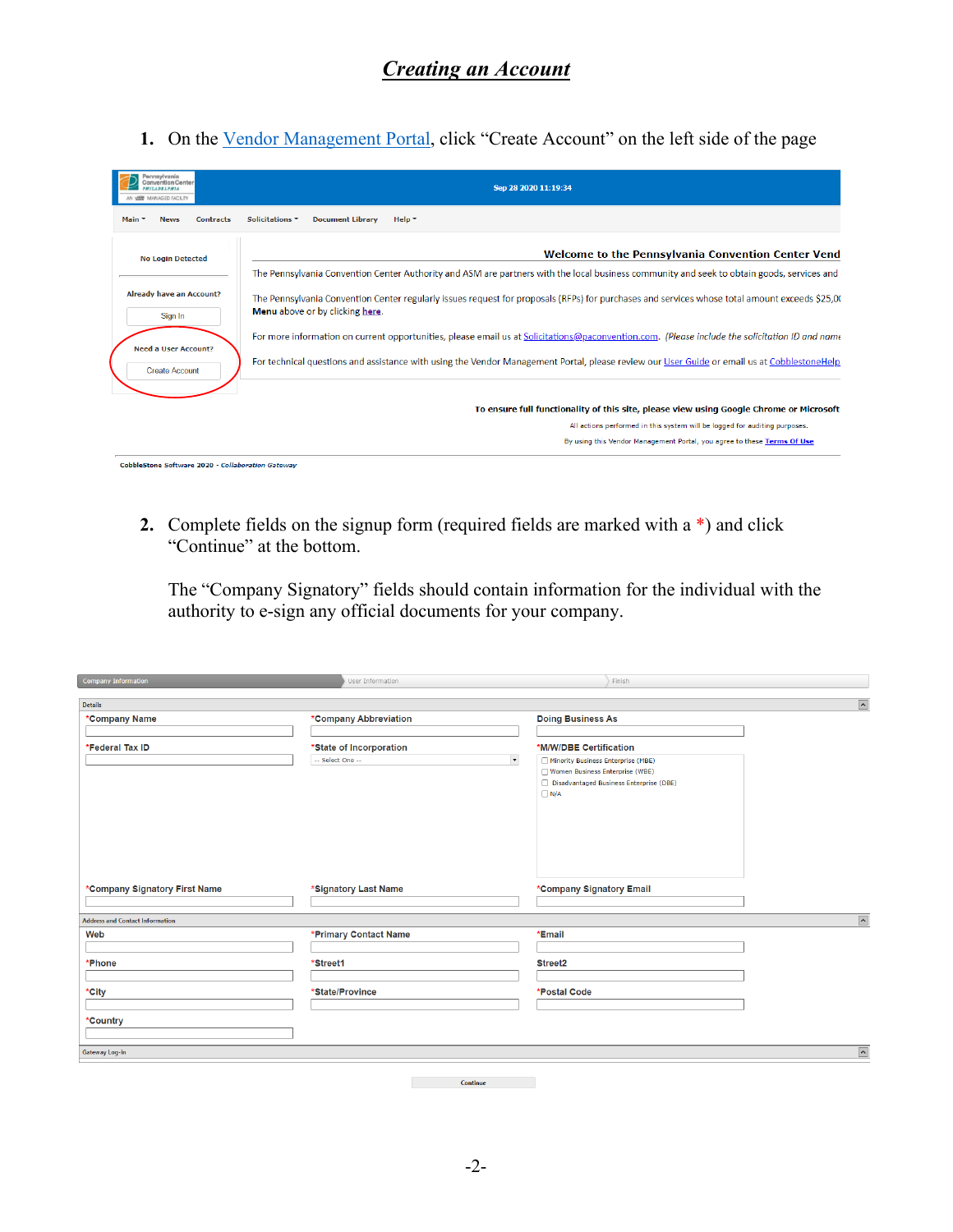Enter your information and select your own username and password.

Please be sure to check the box at the bottom indicating that you have read and agree to the terms and conditions for use of the portal.

| Please enter your company information below. If not applicable, please enter N/A. |                         |                                          |                      |
|-----------------------------------------------------------------------------------|-------------------------|------------------------------------------|----------------------|
| <b>Company Information</b>                                                        | <b>User Information</b> | Finish                                   |                      |
| <b>Details</b>                                                                    |                         |                                          |                      |
| *First Name                                                                       | *Last Name              | <b>Title</b>                             |                      |
| *Email                                                                            | *Phone                  | Address1                                 |                      |
| Address2                                                                          | City                    | <b>State/Province</b>                    |                      |
| <b>Postal Code</b>                                                                | Country                 | *Username                                |                      |
| *Password                                                                         | *Is Company Admin       | *Is Company Signatory                    |                      |
|                                                                                   | -- Select One --        | $\blacktriangledown$<br>-- Select One -- | $\blacktriangledown$ |

**3.** After successfully signing up, you will be taken to the confirmation page and your account information will be submitted for review and approval. You will also receive a confirmation email from the system that includes your Vendor ID. **\*Please be sure to write down the Vendor ID – you will need this information to log in.**

| ennsylvania<br>vention Cente<br>MANAGED FACILITY                                                       | Sep 28 2020 11:40:04                                                                                                                                                                                         |  |  |  |
|--------------------------------------------------------------------------------------------------------|--------------------------------------------------------------------------------------------------------------------------------------------------------------------------------------------------------------|--|--|--|
| <b>Document Library</b><br>Solicitations *<br>Help $\tau$<br>Main *<br><b>Contracts</b><br><b>News</b> |                                                                                                                                                                                                              |  |  |  |
| <b>No Login Detected</b>                                                                               | <b>New Account Signup - Confirmation</b>                                                                                                                                                                     |  |  |  |
|                                                                                                        | Thank You for signing up! Your account information has been processed and sent off for authorization/activation.                                                                                             |  |  |  |
| <b>Already have an Account?</b>                                                                        | You can log into your account to search/view information, however responses/requests will not be allowed until your account is authorized/activated. Please contact us via "Help" if you have any questions. |  |  |  |
| Sign In                                                                                                | To login either click the 'Sign In' button to the left, or click here.                                                                                                                                       |  |  |  |
| <b>Need a User Account?</b>                                                                            |                                                                                                                                                                                                              |  |  |  |
| <b>Create Account</b>                                                                                  | Please check your email for login credentials.                                                                                                                                                               |  |  |  |
|                                                                                                        | To ensure full functionality of this site, please view using Google Chrome or Microsoft Edge browser.                                                                                                        |  |  |  |
|                                                                                                        | All actions performed in this system will be logged for auditing purposes.                                                                                                                                   |  |  |  |
|                                                                                                        | By using this Vendor Management Portal, you agree to these Terms Of Use                                                                                                                                      |  |  |  |

Once you have created the new account you should log in and proceed to add product service codes to your company's profile (see *Adding Vendor Product Service Codes* section below). While you will be able to log into the Portal to view/search information, you will not be able to submit responses/requests until your account has been authenticated and activated.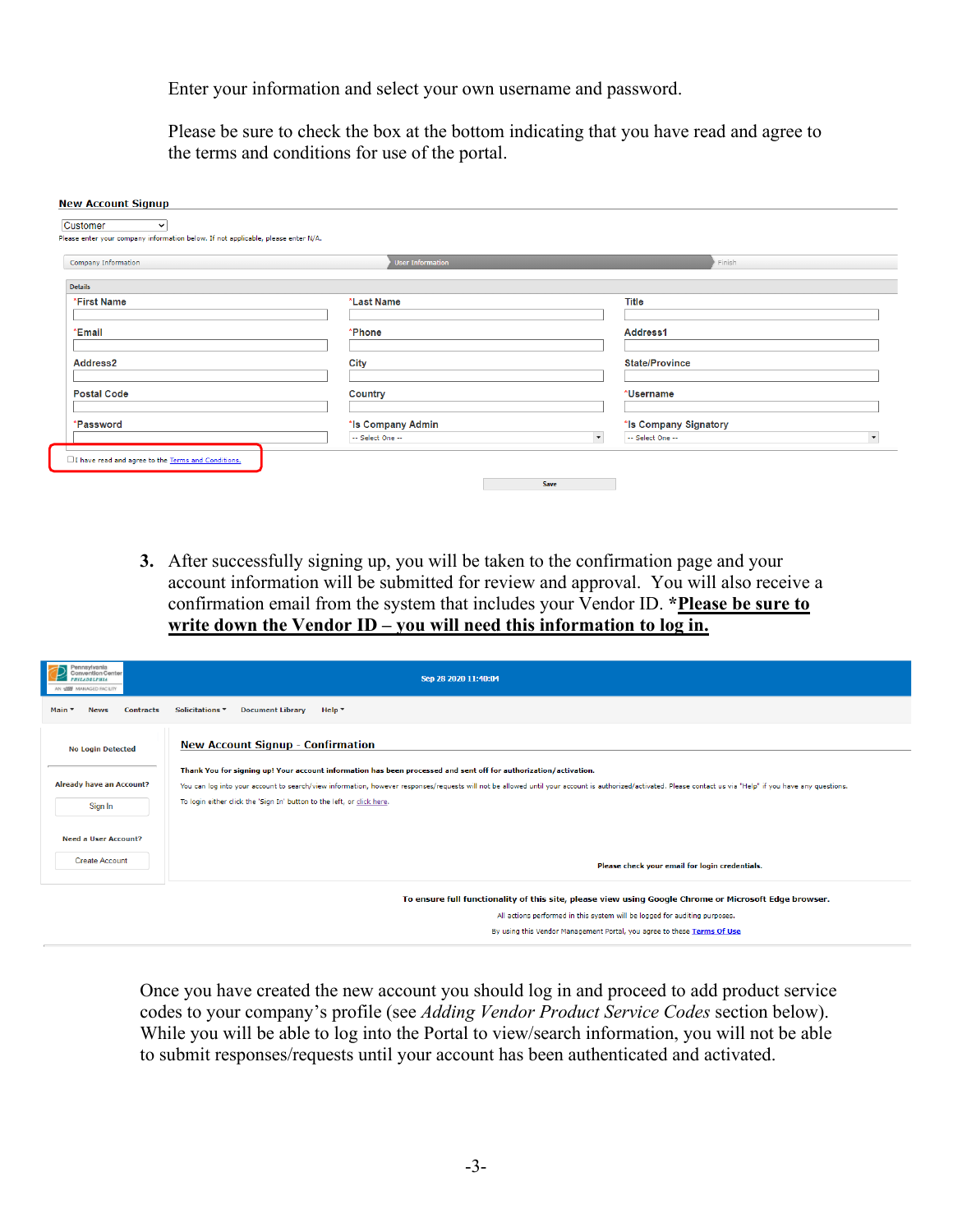**1.** On the Vendor Management Portal, click "Sign In" on the left side of the page

| Pennsylvania<br><b>Convention Center</b><br>PHILADELPHIA<br><b><i>NSH</i></b> MANAGED FACEITY      | <b>No Login Detected</b><br>Sep 28 2020 11:52:30                                                                                                                                                                                                                   |  |  |
|----------------------------------------------------------------------------------------------------|--------------------------------------------------------------------------------------------------------------------------------------------------------------------------------------------------------------------------------------------------------------------|--|--|
| <b>Contracts</b>                                                                                   | Solicitations " Document Library<br>Help *                                                                                                                                                                                                                         |  |  |
| Welcome to the Pennsylvania Convention Center Vendor Management Portal<br><b>No Login Detected</b> |                                                                                                                                                                                                                                                                    |  |  |
|                                                                                                    | The Pennsylvania Convention Center Authority and ASM are partners with the local business community and seek to obtain goods, services and consultants that ensure the seamless operation of the Convention Center.                                                |  |  |
| <b>Already have an Account?</b><br>Sign In                                                         | The Pennsylvania Convention Center regularly issues request for proposals (RFPs) for purchases and services whose total amount exceeds \$25,000. These opportunities will be posted to this portal and can be found in the "Sol<br>Menu above or by clicking here. |  |  |
| <b>Need a User Account?</b>                                                                        | For more information on current opportunities, please email us at Solicitations@paconvention.com. (Please include the solicitation ID and name in the subject of your email)                                                                                       |  |  |
| <b>Create Account</b>                                                                              | For technical questions and assistance with using the Vendor Management Portal, please review our User Guide or email us at CobblestoneHelp@paconvention.com.                                                                                                      |  |  |
|                                                                                                    | To ensure full functionality of this site, please view using Google Chrome or Microsoft Edge browser.                                                                                                                                                              |  |  |
|                                                                                                    | All actions performed in this system will be logged for auditing purposes.                                                                                                                                                                                         |  |  |
|                                                                                                    | By using this Vendor Management Portal, you agree to these Terms Of Use                                                                                                                                                                                            |  |  |
| CobbleStone Software 2020 - Collaboration Gateway                                                  | Version: 17.6.0 (rev 200519)                                                                                                                                                                                                                                       |  |  |

- **2.** Enter your username, password and the Company ID provided in your confirmation email (please contact the Convention Center staff if you need help retrieving this information) and check the acknowledgement statement box.
- **3.** If you are a Company Administrator, you will be able to access your Company's Info from the "Contacts/Users" menu on the top. This is also where you can add/edit/delete additional users on your company's account.

| Pennsylvania<br>nvention Center<br><b>LABREPHI</b><br>AN 100 MANAGED FACILITY | Sep 28 2020 11:44:28 |                                                                                                                                                                                        |                                                                               |                                                                                                 |  |
|-------------------------------------------------------------------------------|----------------------|----------------------------------------------------------------------------------------------------------------------------------------------------------------------------------------|-------------------------------------------------------------------------------|-------------------------------------------------------------------------------------------------|--|
| Main *<br><b>News</b>                                                         | Contracts =          | Solicitations <sup>*</sup>                                                                                                                                                             | Contacts/Users ▼                                                              | <b>Document Library</b><br>Purchase Orders ▼<br>Manage Items -<br>Help $\tau$<br><b>Log Out</b> |  |
| Welcome                                                                       |                      |                                                                                                                                                                                        | <b>Add Contact/User</b><br><b>Contact/User List</b><br><b>My Company Info</b> | <b>Pennsylvania Convention Center Vendor Management Portal</b>                                  |  |
| Logout                                                                        |                      | RFPs are available in PDF format and can be accessed from the "Solicitations" Menu or by clicking here.                                                                                |                                                                               |                                                                                                 |  |
| Refresh                                                                       |                      | For all RFPs, please download Exhibit AA-Exhibit GG found under the "Document Library" Menu.                                                                                           |                                                                               |                                                                                                 |  |
|                                                                               |                      | Please check back periodically for updates to bid data. If you have any questions regarding these or any other solicitation opportunities, email us at Solicitations@paconvention.com. |                                                                               |                                                                                                 |  |
|                                                                               |                      | Please select the menu items at the top or left to interact with the system.                                                                                                           |                                                                               |                                                                                                 |  |
|                                                                               |                      | If you need assistance with accessing your account, please email CobblestoneHelp@paconvention.com.                                                                                     |                                                                               |                                                                                                 |  |